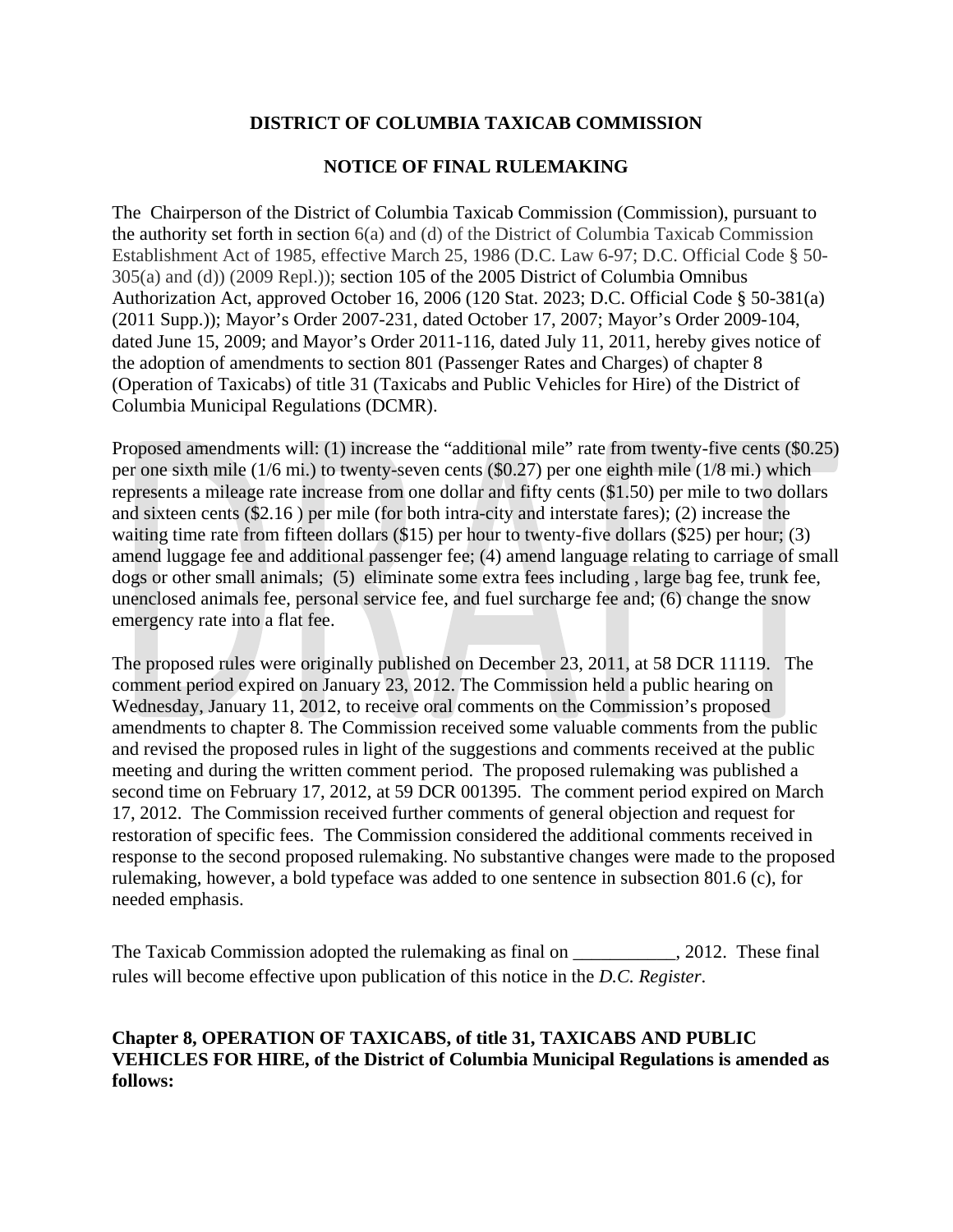## **Section 801, PASSENGER RATES AND CHARGES, is amended as follows:**

### **Subsection 801.3 is amended to read as follows:**

- 801.3 The regular metered fare rates for all trips within the District of Columbia and the Washington Metropolitan Area are as follows:
	- (a) Three dollars (\$3) upon entry (drop rate) and first one eighth (1/8) of a mile;
	- (b) Twenty-seven cents (\$0.27) for each one eighth (1/8) of a mile after the first one eighth (1/8) of a mile; and
	- (c) The wait rate is twenty-five dollars (\$25) per hour.

## **Subsection 801.6 is amended as follows:**

#### **Paragraph (c) is amended to read as follows:**

(c) Luggage fee – A fee of fifty cents (\$.50) per piece of luggage is **authorized for each piece of luggage the operator places in his or her trunk**. Briefcases, purses, bags of groceries, and parcels of similar size shall not be considered luggage;

## **Paragraph (g) is amended to read as follows:**

- (g) Small dogs or other small animals when securely enclosed in a carrier designed for that purpose, small dogs or other small animals may accompany a passenger without charge. Other animals no so enclosed may be carried at the discretion of the driver. Additionally:
	- (1) A driver may refuse to transport any passenger traveling with a small dog or other small animal if the driver presents to the passenger an Exemption Certificate from the Commission that certifies that he or she suffers from a diagnosed medical condition, such as allergies, which prevents him or her from traveling with such small dogs or other animals; and
	- (2) No driver shall have a personal pet or animal of any kind in a public vehicle for hire (taxi or limousine) while holding the vehicle out for hire or transporting passengers;

## **Paragraph (j) is amended by removing "and" after the semicolon.**

**Paragraph (k) is amended by adding "and" after the semicolon.**

**Paragraph (l) is amended to read as follows:**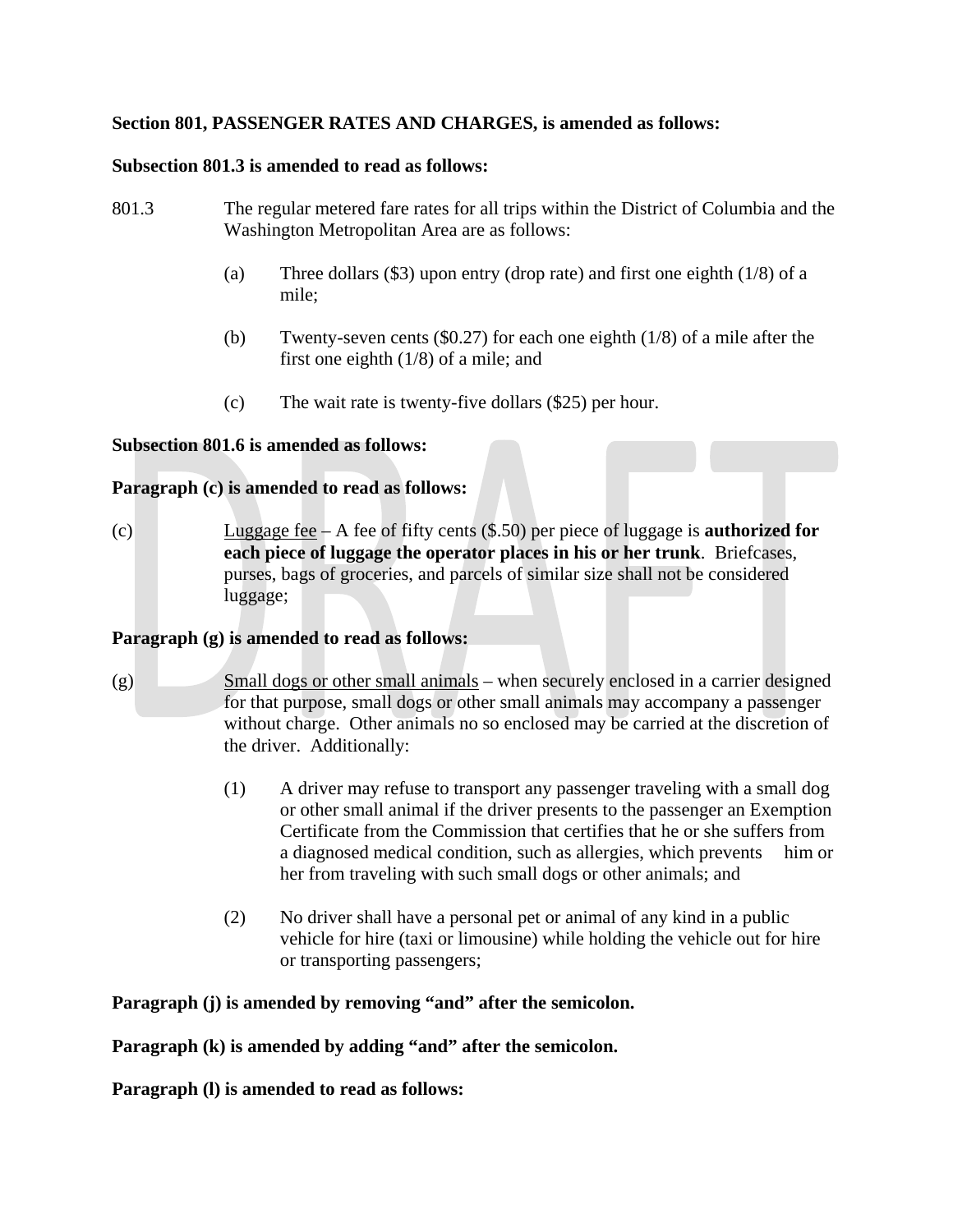(l) Additional passenger fee for vans – A one dollar (\$1) per passenger fee may be charged for the second, third, and fourth passenger (for a maximum additional passenger fee of three dollars (\$3) per trip), in a van.

**Paragraphs (b), (d), and (e), are repealed.** 

## **Section 804, SNOW EMERGENCY FARES, is amended as follows:**

## **Subsection 804.1 is amended to read as follows:**

804.1 During a snow emergency fare period, as may be declared by the Mayor or the Chairperson of the District of Columbia Taxicab Commission (Chairperson), a flat fee of fifteen dollars (\$15) per trip originating in the District of Columbia shall be added to the metered fare.

## **Subsection 804.2 is amended to read as follows:**

- 804.2 Snow emergency fare periods shall begin at such times as the Mayor or the Chairperson makes a public announcement that snow emergency fares are authorized. The Chairperson shall make that announcement when informed by the Department of Public Works that it is necessary to dispatch snow plows. The Chairperson or the Mayor may also make an announcement under the following conditions:
	- (a) It is snowing and there has been significant accumulation of snow on the streets;
	- (b) The Metropolitan Police Department and the Department of Public Works have informed the Chairperson or the Mayor that hazardous driving conditions exist throughout the city; or
	- (c) Additional accumulation is predicted of such significant proportions that hazardous driving conditions are expected to persist for at least twelve (12) hours.

## **Subsection 804.4 is amended to read as follows:**

804.4 Snow emergency fare periods shall automatically expire twelve (12) hours after they are declared in effect unless the Mayor or the Chairperson determines during the first twelve (12) hour period that the snow emergency fare shall be effective for an additional fixed period.

## **Subsection 804.5 is amended to read as follows:**